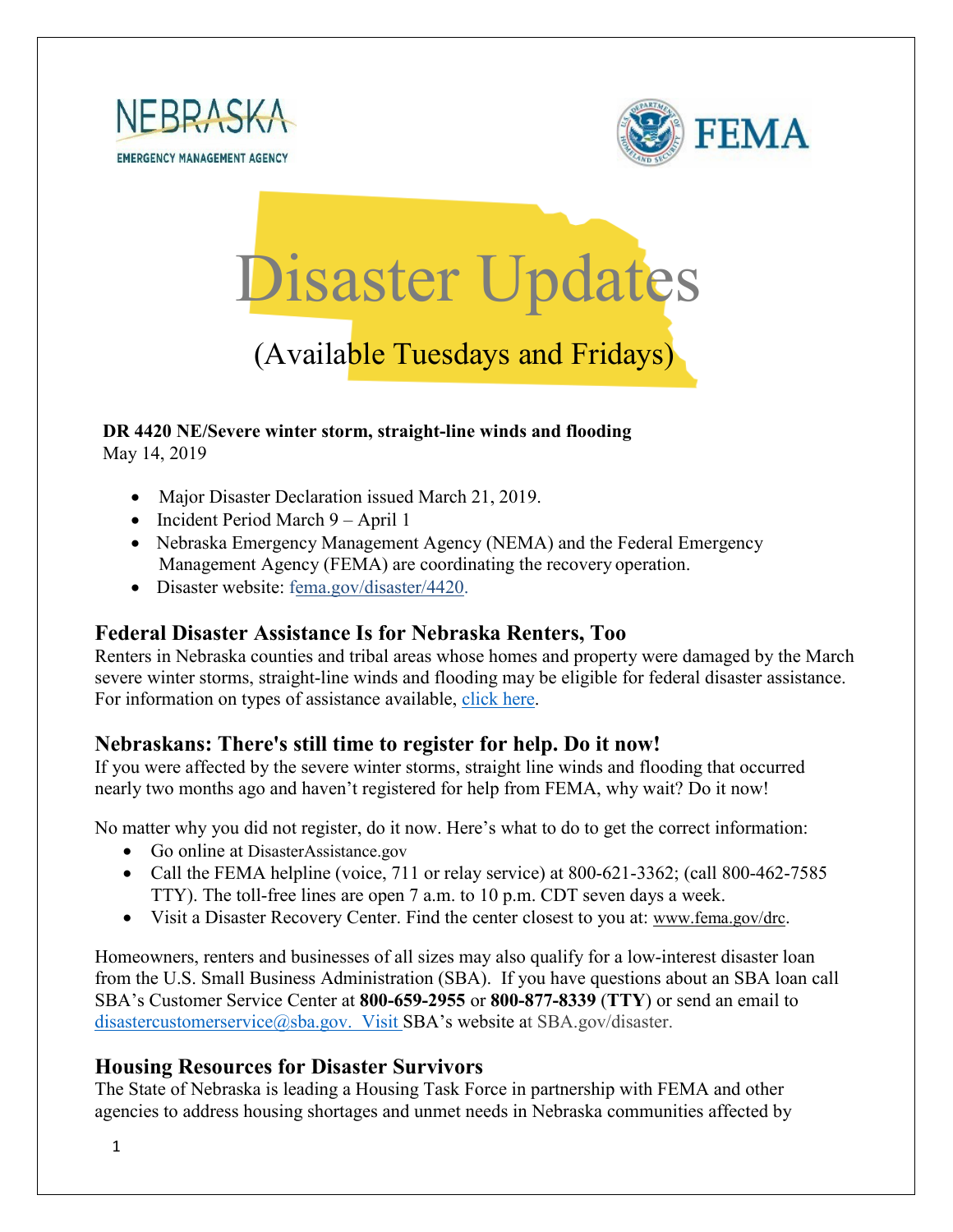flooding. A [fact sheet listing resources](https://edit.fema.gov/news-release/2019/04/19/fact-sheet-housing-resources-residents-nebraska-affected-march-storms-0) is posted on FEMA's disaster web page: [fema.gov/disaster/4420.](http://www.fema.gov/disaster/4420)



**Obtaining permits, prior to construction, is the responsibility of the project applicant.**

See Nebraska Emergency Management Agency guidelines [here.](https://nema.nebraska.gov/sites/nema.nebraska.gov/files/doc/ehp-considerations.pdf)

#### **Check Permit Requirements Before Rebuilding**

It is important for Nebraskans to **check with local building authorities about local or state permits** that may be necessary before starting reconstruction. These may include building permits, floodplain development permits, permits for repair of septic systems, and others. To find out what state permits may be required, please visit the Nebraska Department of Natural Resources at [dnr.nebraska.gov/floodplain](https://dnr.nebraska.gov/floodplain) for a list of local floodplain management contacts.

#### **Understanding Your FEMA Letter**

If you applied for assistance from FEMA, you will receive a letter in the mail or via email that explains the status of your application and how to respond. It is important to read the letter carefully. Your letter will include the amount of any assistance FEMA may provide and information on the appropriate use of disaster assistance funds.

• If you have questions about the letter, you may go online to [DisasterAssistance.gov;](http://www.disasterassistance.gov/) call the disaster assistance helpline at **800-621-3362** or **800-462-7585 (TTY)**; or visit a Disaster Recovery Center. To find center locations and hours, go online t[o](https://www.fema.gov/disaster-recovery-centers) [FEMA.gov/DRC](https://www.fema.gov/disaster-recovery-centers) or download the [FEMA mobile](https://www.fema.gov/mobile-app) app.

#### **FEMA Hiring Nebraskans to Work on Disaster Recovery**

FEMA is hiring Nebraskans to help with recovery efforts. Anyone interested in temporary job opportunities should go to [www.USAJobs.gov.](http://www.usajobs.gov/) The website is updated as new postings occur. Type "FEMA Local Hire" in the search box and put "Nebraska" in the location box.

#### **Disaster Recovery Centers Assist Survivors**

Disaster Recovery Centers are operating, or are scheduled to begin operation, in areas affected by the winter storm and flooding. More centers continue to be announced. Recovery specialists from FEMA and the U.S. Small Business Administration (SBA) will provide information on available services, explain assistance programs and help survivors complete or check the status of their applications.

#### **Disaster Recovery Center locations and hours** are:

- **Boyd County:** American Legion Post 78, 116 S. Thayer St., Spencer, NE 68777. Open Monday-Saturday 9 a.m. to 6 p.m. Closing permanently 6 p.m. May 17.
- **Dodge County:** Fremont Learning Center, 130 E. 9th St., Fremont, NE 68025. Open Monday-Saturday 9 a.m. to 6 p.m. Closing permanently 6 p.m. May 17.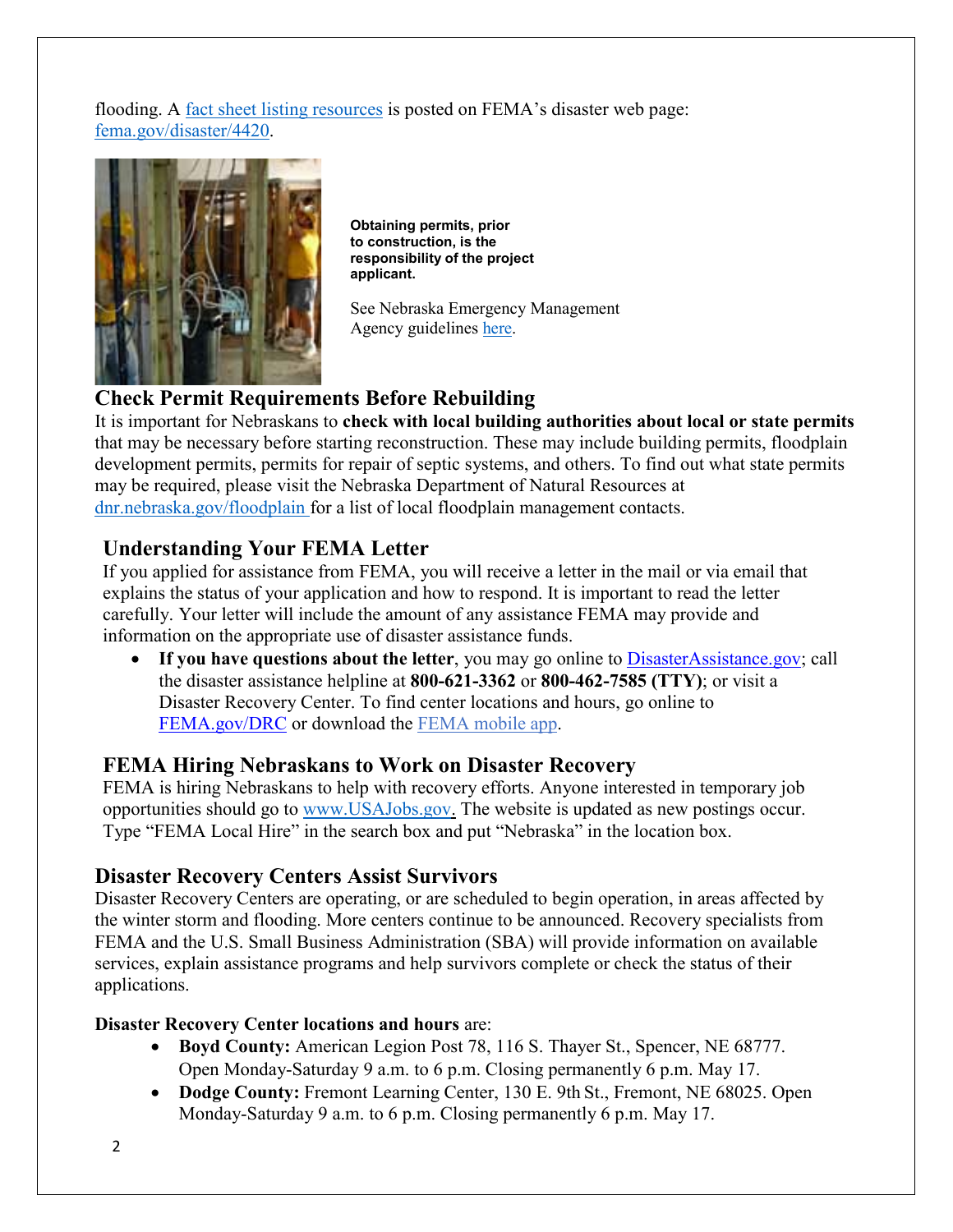- Madison County: Madison County Auditorium, 208 W. 3<sup>rd</sup> St., Madison, NE 68748. Open May 14, 15, 16 and 17 from 9 a.m. to 6 p.m.
- **Omaha Tribe:** Community Youth Prevention (Parking Lot), 457 Skunkhollow Dr., Macy, NE 68039. Open May 15, 16 and 17 from 9 a.m. to 6 p.m.
- **Pierce County:** Pierce Fire Hall, 106 S. 1<sup>st</sup> St., Pierce, NE 68767 Open May 14 and 15 from 9 a.m. to 6 p.m.
- **Sarpy County**: Twin Creek, 3802 Raynor Parkway, Suite 201, Bellevue, NE 68123. Open Monday-Saturday 9 a.m. to 6 p.m. Closing permanently 6 p.m. May 17.

Survivors can visit any open center for help. To find the nearest DRC visit: [FEMA.gov/DRC,](http://www.fema.gov/DRC) or text **DRC** along with a ZIP code to 43362 or call the Disaster Assistance Helpline at **800-621-3362** or **800-462-7585 (TTY)**.

#### **Long-Term Recovery Help Grows for Nebraska Storm Survivors**

As the focus turns toward long-term recovery from the March severe winter storm, straight-line winds and flooding, survivors have many resources available from local, state and federal agencies and nonprofit organizations to assist with unmet needs.

Nebraska survivors with unmet needs may contact:

- For property clean up contact the **Crisis Clean Up Hotline: 833-556-2476**
- For all other needs of assistance call **Nebraska 211**.
- To volunteer to help, please contact **United Way of the Midlands. [Click](https://uwmidlands.galaxydigital.com/need/?s=1&need_init_id=1660) here** to view, sign up and make someone's day brighter! In state, call 2-1-1 for questions (press option 6). Or
- **Contact the Fremont Volunteer Reception Center.** Volunteer opportunities are available online at [http://signup.com/go/xynaaxZ.](http://signup.com/go/xynaaxZ?fbclid=IwAR1m90U2vgYS7ECdb6AHljMooZNkdAfb6i-7s_1hgOCf11d0oi-VMnJcMYY) The Volunteer Center is at Fremont Area United Way, 445 East 1st Street, Suite 1, Fremont. Open Monday to Saturday, 9 a.m. -5 p.m., or go online to [fremontnebraskavrc@gmail.com.](mailto:fremontnebraskavrc@gmail.com)

#### **Keep your recovery options with U.S. Small Business Administration (SBA) lowinterest loans**

SBA loans provide the largest source of long-term federal disaster recovery funds for survivors in a major disaster declaration. To ensure you are eligible for all federal assistance available to cover uninsured and under-insured losses, you *should* register with FEMA and *apply* online with SBA before the deadline. By submitting an initial application with SBA, you will keep the option open to obtain recovery funds that you may need.

Don't wait for insurance claims to be settled; it is not necessary to know how much money you may need. There is no cost to apply, or any obligation to accept funds if approved. SBA loan rates are as low as 2.063 percent for homeowners or renters, and as low as 4 percent for businesses.

Most homeowners and renters are automatically referred to apply with SBA, based on the information provided in their FEMA application. If SBA is unable to offer you a loan, you may be referred back to FEMA for potential additional grant assistance. Survivors who've been referred for low-interest loans with SBA and don't apply, will not be considered for these "other needs" grants from FEMA.

SBA has already approved \$27.1 million for homeowners and renters and \$3.6 million for businesses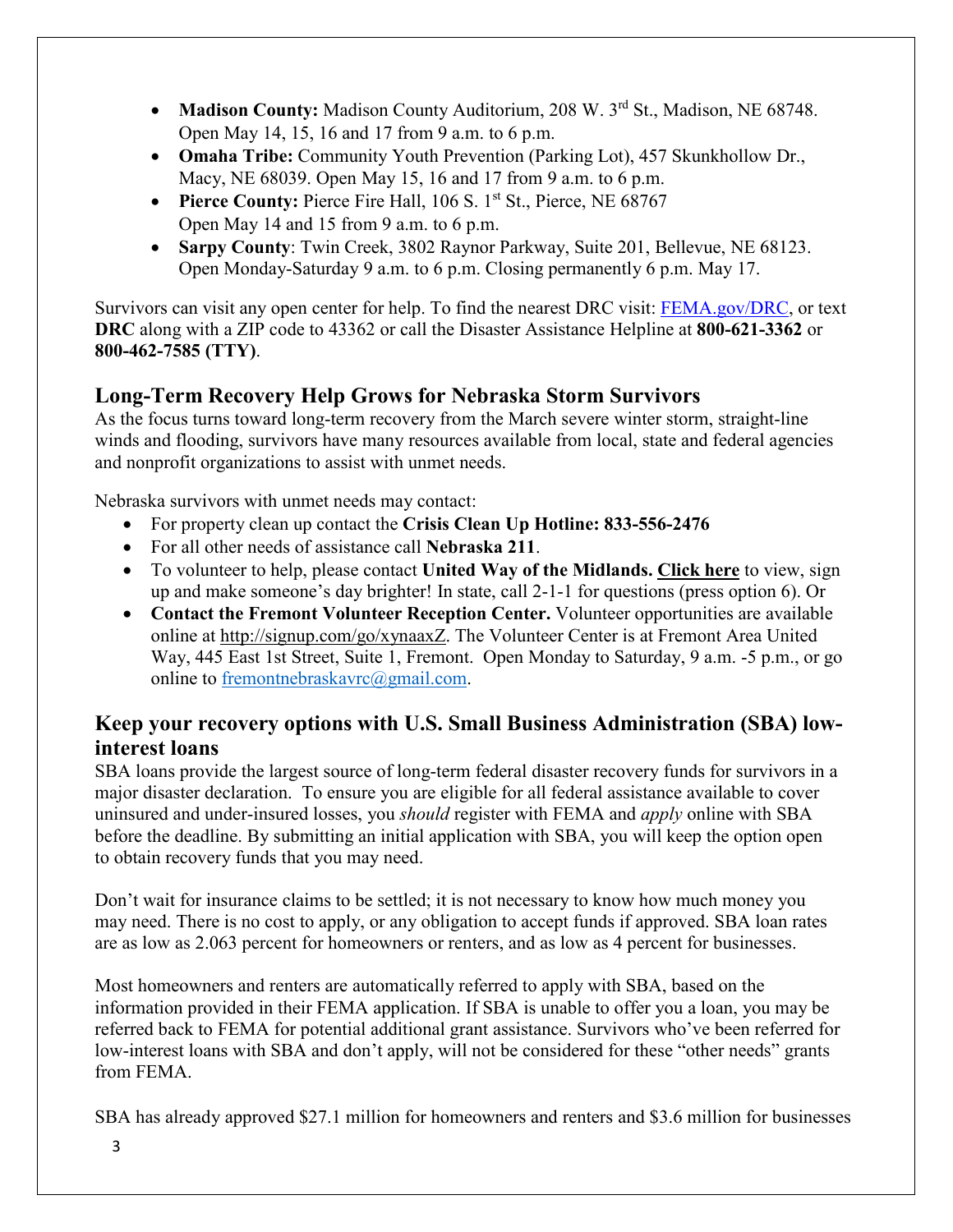and private nonprofits in Nebraska to date. To apply online or for any questions, residents and businesses can visit *[SBA.gov/disaster](http://www.sba.gov/disaster)*, call SBA's Customer Service Center at **800-659-2955,** or email *[disastercustomerservice@sba.gov.](mailto:disastercustomerservice@sba.gov)* TTY users may call **800-877-8339**.

#### **Free Safety and Health Consultations Available to Flood-Impacted Businesses**

The Nebraska Department of Labor (NDOL) is offering free safety and health consultations to businesses in flood-impacted areas. Trained NDOL consultants are available to assist with mold remediation plans, provide safety and health assessments, identify electrical hazards, and perform overall risk assessment. The free consultations are available through the On-Site Safety and Health Consultation program. For more information go online to [dol.nebraska.gov.](https://dol.nebraska.gov/PressRelease/Details/117)

#### **Nebraska Joint Information Center Crisis Counseling Services Available**

The Nebraska Emergency Management Agency was awarded a grant for more than \$400,000 from the Federal Emergency Management Agency to make **disaster-related crisis counseling services** available. Outreach workers will be available to support emotional and psychological recoveries of Nebraskans impacted by the floods. Survivors may call the Rural Response Hotline at 800-464-0258**.**  Callers can get tips on how to handle disaster-related distress, along with referrals to local treatment centers, support groups and community-based organizations. **For more information see [nema.nebraska.gov.](file://fema.net/R7/DR/DR-4420-NE/EA/Planning%20and%20Products/Writers/Dale%20Bonza/DFS/nema.nebraska.gov)**

#### **National Flood Insurance Program (NFIP)**

As of May 13, NFIP has received 1,029 flood insurance claims in Nebraska and issued \$4,850,576 in advance payments to policyholders. Total paid on all claims: \$27,978,204.

#### **NFIP Increased Cost of Compliance Can Help with Rebuilding in Nebraska**

If you have a policy with the National Flood Insurance Program (NFIP) and your home was damaged extensively by March storms, you may qualify for additional coverage under your policy, under the provisions of Increased Cost of Compliance (ICC). ICC funds can help defray the costs of elevating, floodproofing, demolishing or relocating a residential structure. For more information contact your local floodplain administrator, NFIP at **800-427-4661**, or your insurance agent.

#### **Debris Removal a Priority for Communities after Nebraska Flooding**

NEMA, the Nebraska Department of Environmental Quality (NDEQ) and FEMA are coordinating cleanup efforts in Nebraska. Debris needs to be separated into categories and placed at the curb. Debris should not block the roadway. For information, go online to the Nebraska Department of Environmental Quality at [deq.state.ne.us/.](http://www.deq.state.ne.us/)

#### **Houses of Worship May Apply for FEMA Public Assistance Grants**

Houses of worship that sustained damage from the flooding in Nebraska may apply for grants from the Federal Emergency Management Agency (FEMA). The deadline to apply is now June 20, 2019.

#### **Agriculture News: Grants, Loans and other Programs**

• **U.S. Department of Agriculture(USDA) [Natural Resources Conservation Service](https://www.nrcs.usda.gov/wps/portal/nrcs/mo/newsroom/releases/9cb3c5a7-d3a4-470f-8fa0-cb132f8e07ab/)  (NRCS) [Cover Crops for Disaster Assistance Initiative](https://www.nrcs.usda.gov/wps/portal/nrcs/mo/newsroom/releases/9cb3c5a7-d3a4-470f-8fa0-cb132f8e07ab/)** (soil erosion, water quality, etc.) announced a **new application deadline of August 1, 2019** to accommodate farms facing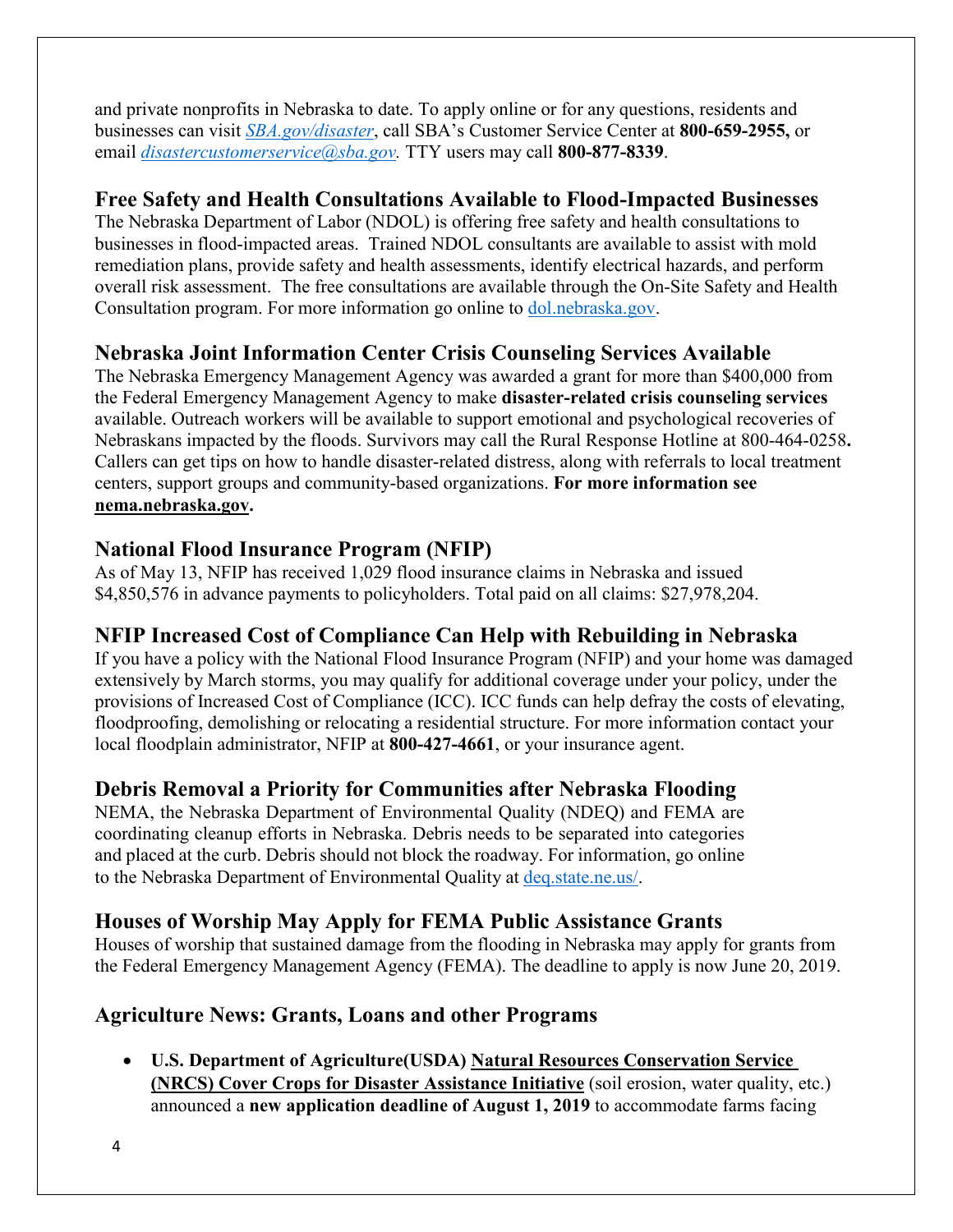delayed planting.

- **[NRCS Environmental Quality Incentives Program](https://www.nrcs.usda.gov/Internet/FSE_MEDIA/nrcseprd1429025.pdf)** has processed 31 applications totaling \$50,000 to date. NRCS funding is available at the local level to assist with disaster recovery either through special EQIP signups or annual EQIP funding.
- **USDA** announced **higher limits now are available for borrowers** interested in USDA's farm loans. For more information, visit [USDA Farm Service Agency.](https://www.fsa.usda.gov/)
- **USDA Rural Development (RD)** Business and Co-op Programs have a funding opportunity for a [Rural Cooperative Development Grant.](https://www.rd.usda.gov/programs-services/rural-cooperative-development-grant-program) Applications are due June 3, 2019. Total funding will be \$5,800,000.
- **USDA RD** delivered its Multi-Family [Housing Vacancy Report](https://www.rd.usda.gov/) to the U.S. Department of Housing and Urban Development (HUD). There are 227 vacant units available across Nebraska.
- **The University of Nebraska – Lincoln** Institute of Agriculture and Natural Resources **[Nebraska Extension](https://extension.unl.edu/) distributed 1,085 bales of hay to producers.**
- **U.S. Department of Agriculture (USDA) Food and Nutrition Service (FNS)** provided [food](https://www.fns.usda.gov/disaster/nebraska-disaster-nutrition-assistance)  benefits to **[7500 low-income households.](https://www.fns.usda.gov/disaster/nebraska-disaster-nutrition-assistance)**

#### **27 Counties and One Tribe Eligible for FEMA Individual Assistance** Homeowners

and renters in Antelope, Boone, Boyd, Buffalo, Burt, Butler, Cass, Colfax, Cuming, Custer, Dodge, Douglas, Hall, Howard, Knox, Madison, Nance, Nemaha, Pierce, Platte, Richardson, Saline, Sarpy, Saunders, Stanton, Thurston and Washington counties and the Santee Sioux Nation are eligible for Individual Assistance.

#### **Individuals & Households Program (IHP)**

#### **As of May 13**

- **5,765** applicants in designated counties have applied for FEMA Individual Assistance.
- FEMA has approved **\$21,940,191.**
- This includes **\$19,526,894** for housing assistance and **\$2,413,297** for disaster-related other needs.
- **Deadline to register for Individual Assistance is May 20.**

#### **FEMA Public Assistance Program**

FEMA's Public Assistance grant program provides federal assistance to state and local governments and certain types of private nonprofit organizations following a presidential disaster declaration.

Through the program, FEMA can reimburse eligible costs for debris removal, life-saving emergency protective measures and the repair, replacement or restoration of disaster-damaged publicly owned facilities and the facilities of certain private nonprofit organizations. The Public Assistance program also encourages protection of these damaged facilities from future events by providing assistance for hazard mitigation measures during the recovery process.